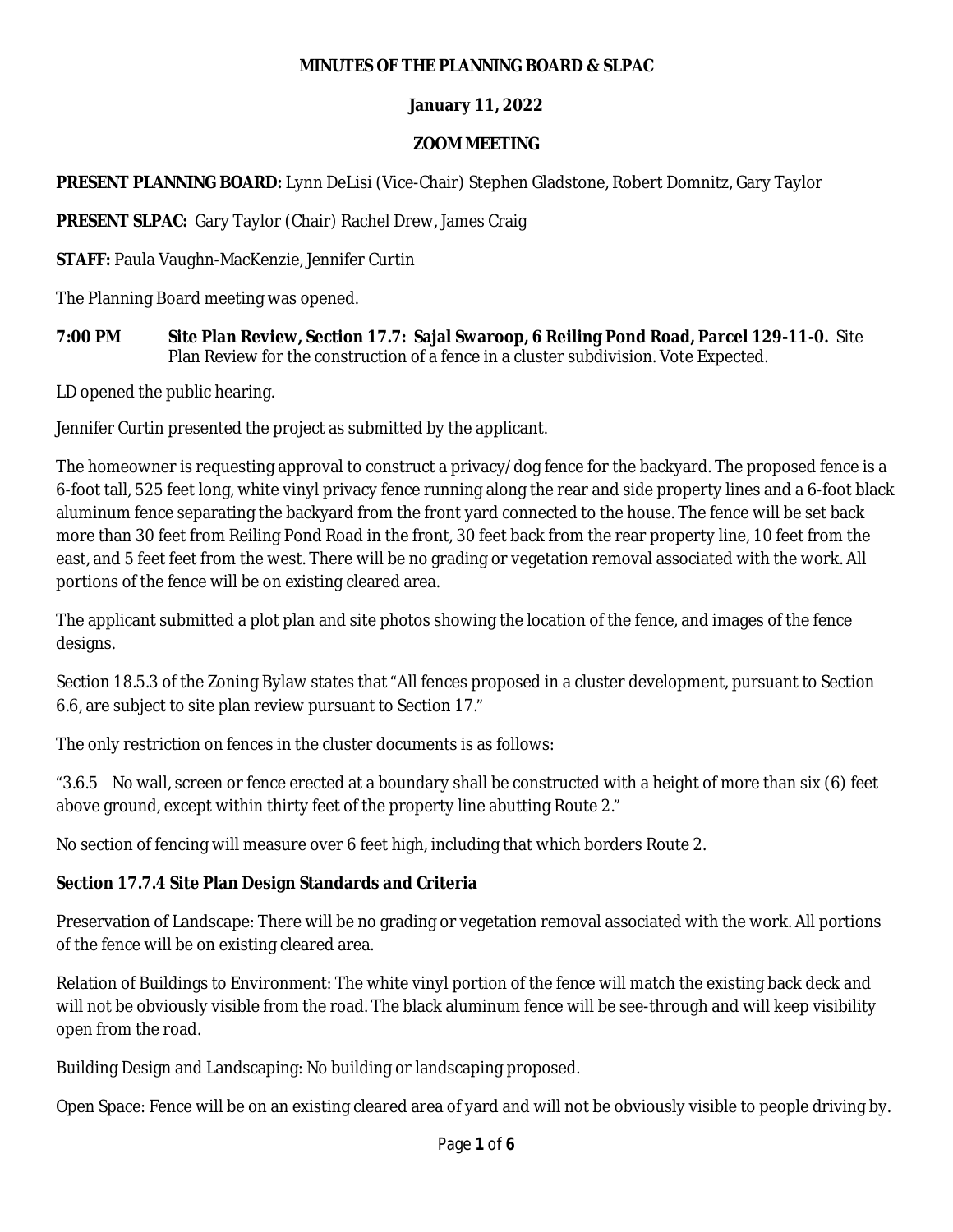Circulation: No effect on circulation on the site.

Screening: Fencing will be screened from neighbors by existing vegetation.

# **18.5.5 Criteria For Approval of Fences**

- 1. Fences must be constructed of materials which blend harmoniously with the surrounding landscape and the immediate neighborhood. The vinyl fence will be screened from neighbors and the road to not visually disturb the surrounding neighborhood. The black aluminum fence in the front is proposed so that the vinyl fence will not be visible from Reiling Pond Road.
- 2. Fences shall be placed so that the finished side faces the street or other property open to use by the general public. The finished side will face the road and neighboring properties.
- 3. On a corner lot, in order to ensure visibility, no fence higher than three (3) feet shall be erected, placed or maintained within the triangular area formed by the intersecting streets (measured at the edge of paving) and a straight line adjoining said streets measured at points which are twenty-five (25) feet back from the point of intersection of said street lines. The fence is not located on a corner lot.
- 4. Fences shall be located so as not to restrict sight distances at driveway entrances and exits. The driveway will not be affected by the fence.
- 5. The location of a fence shall allow adequate space for snow clearing and storage consistent with the Town's normal snow removal operations. The Building Inspector or Planning Board shall consult with the Lincoln Department of Public Works to review a proposed fence location. The location of the fence will not impact snow removal operatiopns as it is over 30 feet from the road.
- 6. The location of a fence shall be set back at least ten (10) feet from the edge of the public way where there is no bicycle path or sidewalk, and at least five (5) feet from a bicycle path or sidewalk. The proposed fence will not be within 10 feet of any public way or path.
- 7. The location of a fence shall allow adequate space for safety of pedestrians and for access by emergency vehicles. The Building Inspector or Planning Board shall consult with the Public Safety Officer to review a proposed fence location. The fence allows adequate space for emergency vehicles and does not impact pedestrians.
- 8. Conservation. The Building Inspector shall consult with the Conservation Commission to review the proposed fence location with regard to the Town's natural resource protection goals. These goals include wildlife, plants and wetlands. The fence will not be in any wetland resource areas.

## **Abutters:**

Sean Wirtjes of 11 Reiling Pond Road requested the plans on January 4, 2022.

Jim Burke of 12 Reiling Pond Road requested the plans on December 30, 2021.

Vivek Sable of 274 Cambridge Turnpike, direct abutter to the east of the subject property, expressed via email on January 6, 2022, that they are in favor of the vinyl fence.

Inderneel Sahai of 9 Reiling Pond Road requested the plans on January 10, 2022 and stated that the fence is not a problem for them as it would not affect the front appearance of the house.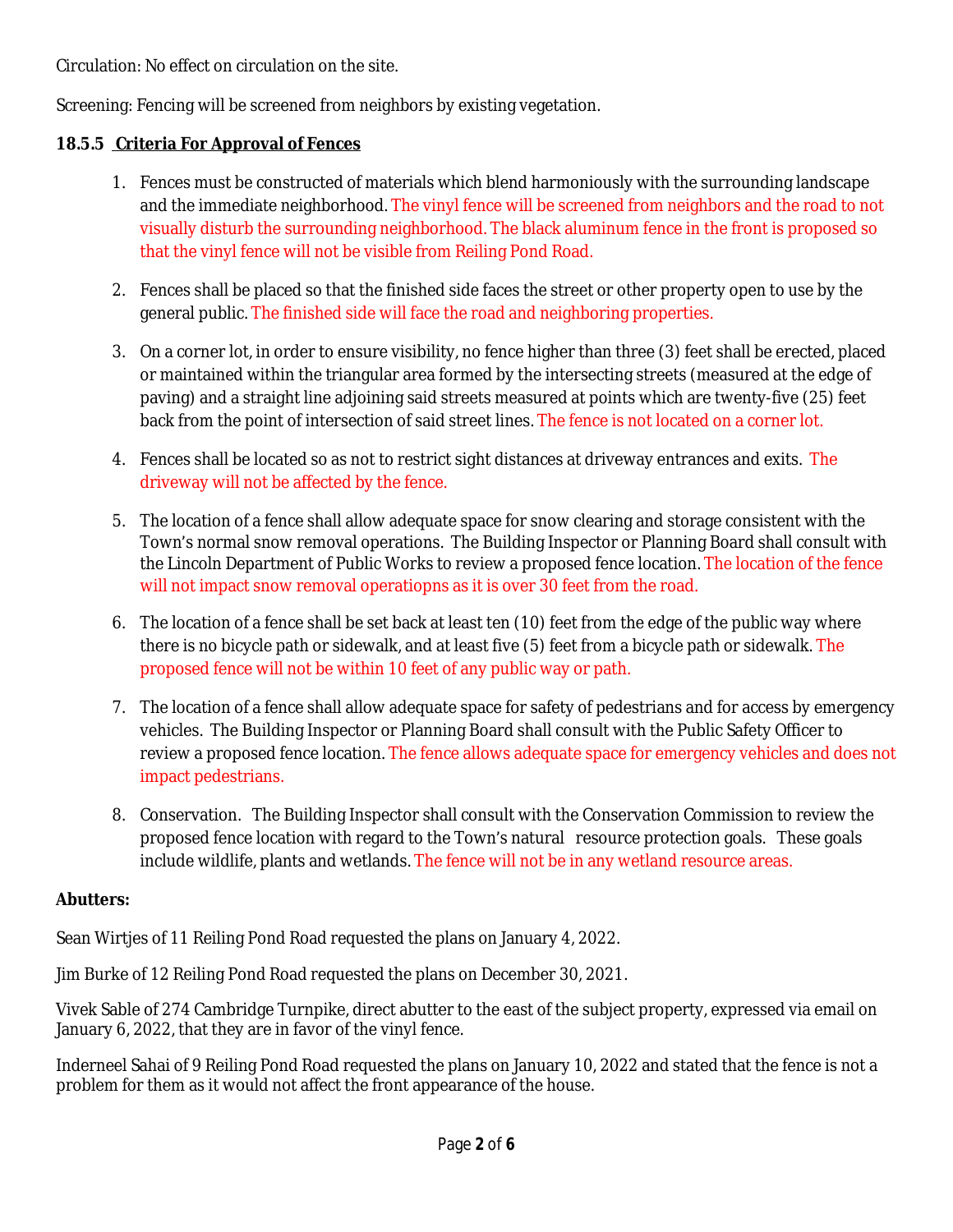At the meeting, Vivek Sable commented that she is okay with the fence as long as it is approved with the Homeowners Association.

Mr. Swaroop said that they are new to Lincoln and are concerned about coyote and deer coming into the yard which is why they chose the height. They also want privacy and sound reduction from Route 2. They are not looking for privacy from people, more for safety in the backyard.

Inderneel Sahai asked for confirmation that the fence will only be in the back.

Mr. Swaroop said that is correct and the only fence attached to the house near the front will be see through aluminum rail fence to allow for view from the front to the backyard.

BD asked if the berm along route 2 extends to the subject property.

Mr. Swaroop said that there is a berm, but it does not extend all the way across the backyard.

BD said that the fence will not likely be visible from Route 2.

Mr. Swaroop said that is correct, and they plan to do additional plantings.

GT and SG said that they are fine with the proposal.

BD asked if a height of less than 6 feet was considered.

Mr. Swaroop said that his wife is concerned about animals jumping over the fence, so they went with the tallest fence.

Christina Breiter of 10 Reiling Pond Road, who was the original developer, said that she understands the reasoning but that a privacy fence is not the intention of the development as it is supposed to be open. She believes that the applicant should consider shorter than 6 feet. She added that the architectural guidelines of the cluster documents specify that vinyl is an unacceptable material.

Mr. Swaroop added that the height helps with sound dampening from, Route 2.

Ms. Breiter said that the Declaration of Covenants of the subdivision allows fences taller than 6 feet along route 2, The issue is with the other fencing being visible from Reiling Pond Road.

LD asked if this has been approved by the Neighborhood Association.

Mr. Swaroop said that they have looked at it and the fence follows the cluster documents' requirements.

Mr. Breiter said that the materials are an issue.

LD asked if vinyl would reduce noise more than wood.

BD said that vinyl is less effective, and the berm will help with noise attenuation.

Ms. Curtin showed the architectural guidelines.

Ms. Brieter said that the spirit of the guidelines was to keep to Lincoln's rural character.

SG asked if the proposal would still need to go through the homeowner's association if the Planning Board approves it.

Ms. Breiter said that they have not had the issue of fencing before.

PVM said that the guidelines are more about the house design and not fences. She asked if there is an association that needs to approve things.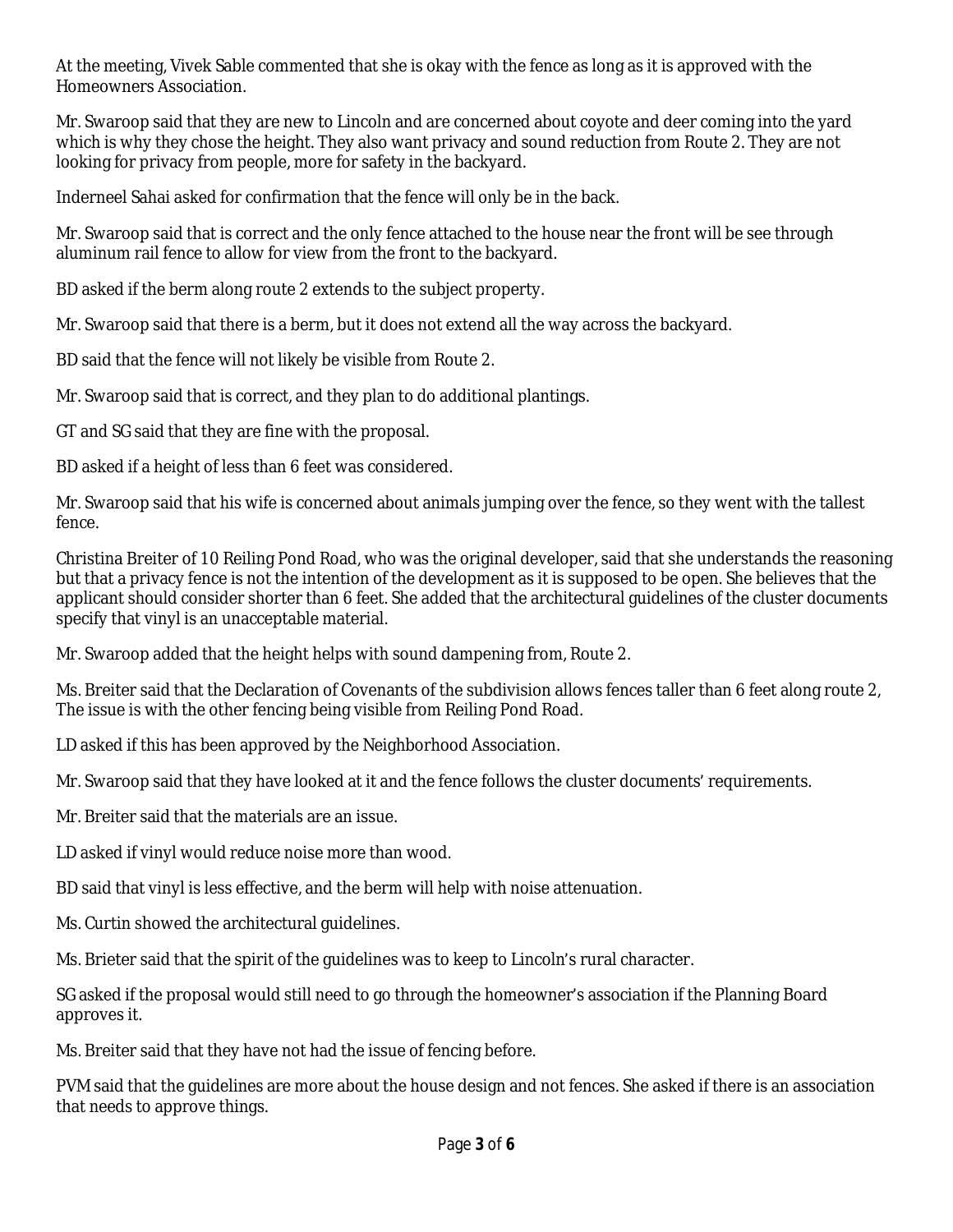Ms. Breiter said that there is not.

Ms. Curtin said that the only mention of vinyl in the guidelines is that vinyl siding and windows are not allowed but nothing about fences.

LD said that white vinyl is not usual for Lincoln.

BD said that he would prefer shorter than 6 feet, but it would not change the character much either way.

LD said that there does not appear to be a requirement that the association has to give final approval.

Ms. Breiter said that is correct. She added that she does not like fencing as it is not the intention of the development as it is not a suburban area. Her preference would be more tree planting for privacy instead of a fence and that animals are part of living in Lincoln and she would like a compromise.

LD asked if Ms. Breiter has communicated her concerns to the applicant.

Ms. Breiter said that she has not, but she has spoken with other neighbors who have voiced concerns with her. She added that she respects the homeowners' rights to do what he would like on his property.

Ms. Sahai suggested a darker colored fence in the back with additional plantings to block it.

Mr. Swarooip said that part of the plan is tree planting. He said that he can add bushes in the front to hide the backyard.

Ms. Breiter suggested a more natural looking fence like cedar.

Mr. Swaroop said that he is open to a wood or cedar fence but added that he does not think that the aluminum, fence in the front should be in cedar so it does not block the view from the front.

SG moved to approve the plan as submitted with the change that the vinyl material be changed to cedar and keeping the black aluminum in the front. GT seconded.

PVM added that the applicant should not have to plant in the front to block the view if the material is changed to cedar.

GT agreed because the open fence in the front is to allow the view from the front from the back so with the material change is not necessary.

Roll Call: SG aye, LD aye, GT aye, BD aye.

Mr. Swaroop asked if the fence color should be kept natural.

LD said that it should be natural.

The Joint Planning Board & SLPAC meeting was opened at this time.

## **7:15 PM Wright-Pierce Presentation – Wastewater Treatment Plant Evaluation Task 2**

Kevin Olson and Adam Higgins of Wright-Pierce presented the Task 2 report.

Mr. Olson summarized the project scope of Phase 2 which was expansion of the current system, alternative treatment options, alternative analysis, comparison of costs, and recommendations.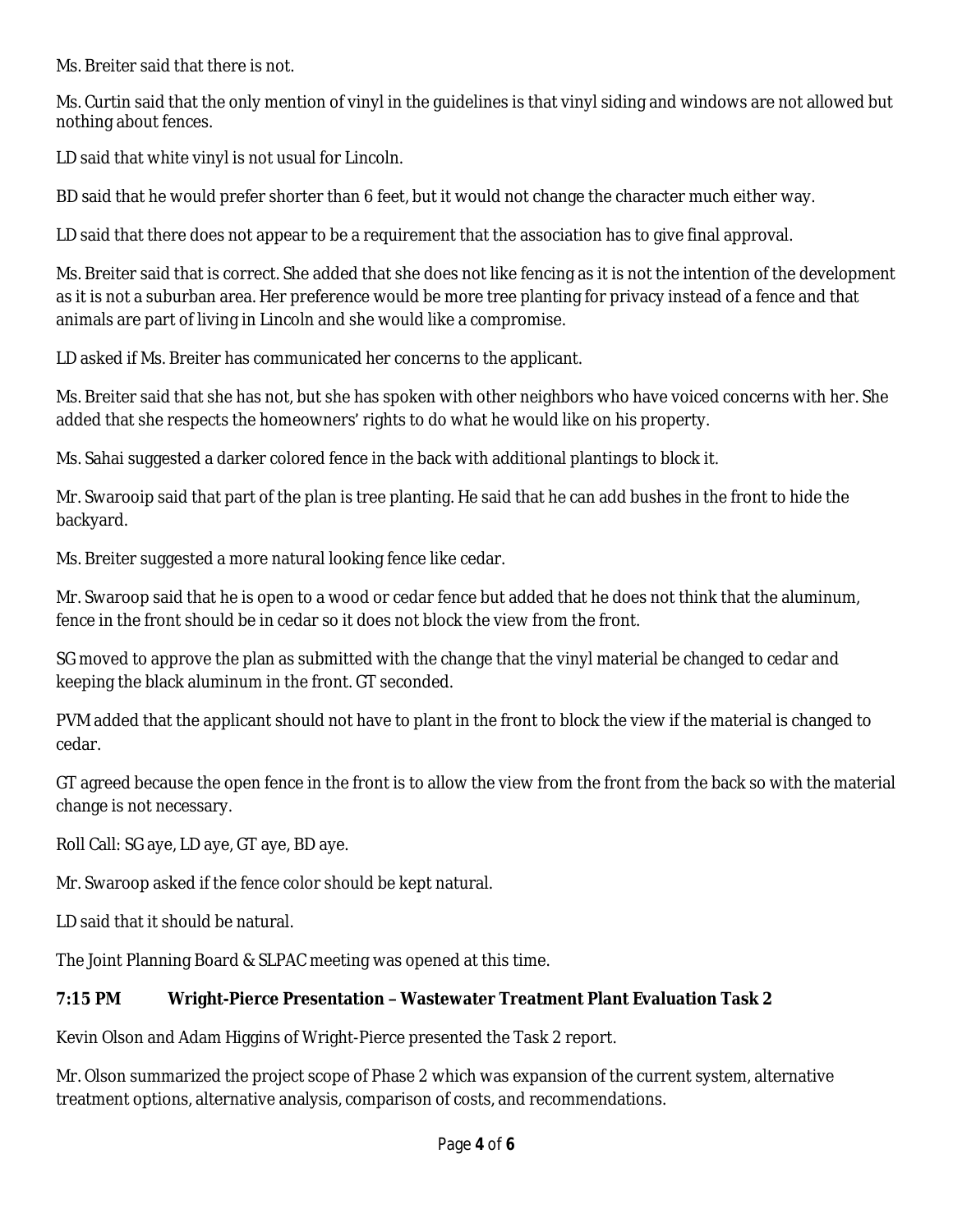BD asked if the analysis of excess capacity included whether the apartments have garbage disposals and if they are taken into account.

GT said the current usage is 40 gpd so it is well below the 110 gpd requirement.

Mr. Higgins said that there are over 200 bedrooms, and the unused capacity equates to 72 bedrooms using the 110 gpd per bedroom that DEP requires.

David Aiken, project manager from TCB, will ask site staff if the units have garbage disposals.

Mr. Higgins recapped Phase 1. Most of the recommendations from Phase 1 to be completed in the 0-5 year term for the existing facility would still apply for increasing capacity to 40,000 gpd. One of the focuses of Phase 2 was to determine what the costs of increasing capacity to 40,000 gpd could be accomplished within the existing facility. This option would cost \$1,450,000 including bidding, construction, and engineering and legal services. He then reviewed three alternative treatment technologies. Membrane Bioreactor (MBR) have highest quality effluent, low sludge disposal, similar electrical consumption to the existing system, highest chemical cost, complex operation, and easiest to expand. The Amphidrome system is hardest to operate, high chemical cost, low sludge disposal cost, similar electrical requirements as MBR, and hardest to expand. Finally, a Sequencing Batch Reactor system (SBR) is able to handle changing influent loads, easy to operate, no chemical costs, highest sludge disposal, hard to expand, already redundant, and tall/deep tanks needed. Wright-Pierce analyzed and ranked the alternatives with the MBR being the recommended option since it has the best effluent quality and would be the easiest to expand within the current parcel limits. They presented site layouts with project costs and project duration estimates. The estimated duration for design, bidding, and construction would be 3-4 years. The estimate for a 50,000 gpd system is \$5,750,000. At 60,000 gpd the estimate would be \$6,853,000 due to redundancy requirements. Adding onto the 50,000 gpd system to reach 60,000 later would be around the same cost as doing it upfront. Additional considerations are effluent disposal, land and WWTP ownership, annual operating costs for the WWTP, and permitting.

BD asked if the calculations are based off the 110 gpd number.

Mr. Higgins said that DEP requires 110 gpd per bedroom. The existing system was designed for those requirements. DEP acknowledges this is a conservation estimate, and if you can prove through historical data that it is an inaccurate number there is a method in place for DEP to accept the historical data as usage. Maximum day each month for two years is averaged to get a more accurate number. Based on the historical date, there is 7,900 gallons per day additional capacity within the current system. He then summarized 4 potential scenarios, with scenario 2 being the most favorable on a cost basis since it would upsize the existing facility to 40,000 gpd for an expansion potential of 199 bedrooms and at a cost of \$1.5 million.

BD asked if the final report could incorporate discussion of expansion potential based on historical data and how garbage disposal units may affect the capacity calculations in the future if there was further development.

Mr. Lawler said there should be more clarifications on the issues raised by BD and added that he appreciated the work done on the presentation by Wright-Pierce.

Mr. Olson said that garbage disposals are not usually factors used in WWTP calculations, but they will review it.

GT asked how the potential buildout of the area impacts the permitting process as opposed to the performance parameters of the plant.

Mr. Olson said that DEP just wants to know the design flow calculations.